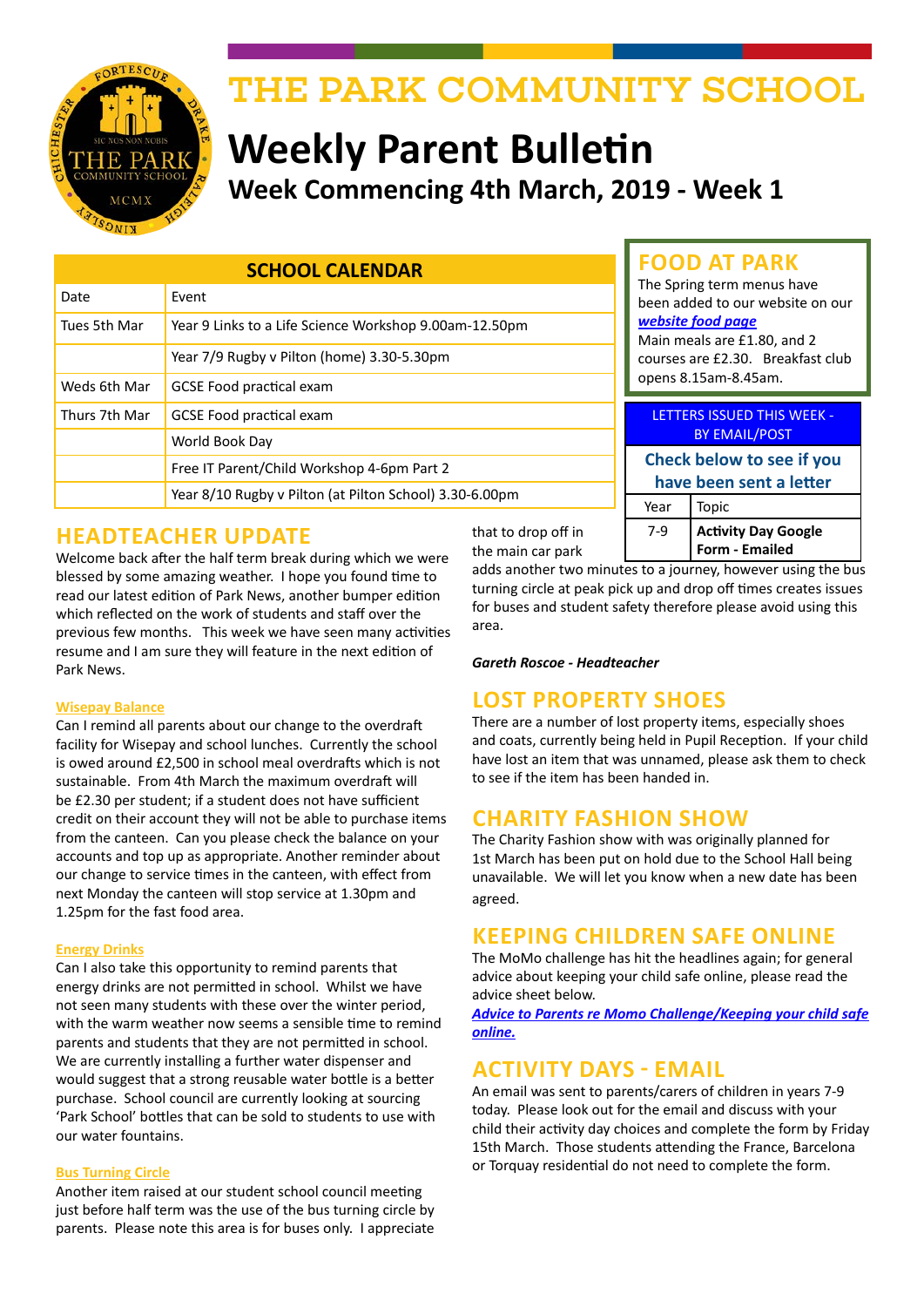# **KS3 INFORMATION**

#### **WORLD BOOK DAY ACTIVITIES**

World Book Day is on Thursday 7th March and we have always tried to make this an inspiring fun filled day with lots of exciting activities and competitions planned.

We have asked KS3 students (Years 7-9) to come dressed as a book-related character, with a prize for the best dressed student. Those who do not wish to take part, should wear their school uniform. Staff will also be taking part in dressing up, with a prize for the best dressed department.

Each KS3 tutor group will take part in a "Our tutor as a book" competition, with a prize for the best display.

The day for KS3 will consist of a 'Big Write' challenge, meaning that they will be writing a complete short story across their lessons.The best story from each year group will win a prize.

#### **SCHOOL TRIPS**

Please note all cheques should now be made payable to 'The Park Community School' and not 'Devon County Council'.

## **MADRID TRIP - YEAR 9 AND 10**

There are spaces available for the GCSE Spanish trip to Madrid, 14th - 17th February 2020. The trip is a fantastic opportunity to practise listening and speaking in Spanish as well as experiencing the culture of this historic and interesting capital city.

The trip is open to any Year 10 students who currently study Spanish, or Year 9 students who are hoping to study GCSE Spanish. Please see Miss Harvey in MFL1, or email aharvey@ theparkschool.org.uk if interested. Spaces will be open for a limited time.

#### **BARCELONA TRIP**

One space has become available, if interested please see Miss Harvey in MFL1, or email aharvey@theparkschool.org.uk.

Please ensure you return the completed trip forms as soon as possible, to pupil reception.

#### **FRENCH TRIP 2019**

Could parents please ensure they complete and return the two forms to pupil reception as soon as possible.

## **NEW YORK JULY 2020**



There is still time to apply for a place on this trip. A non-refundable deposit is required as soon as possible for £200.

For those that missed the New York Information evening, please see link to

#### the *[New York 2020 Presentation](http://www.theparkschool.org.uk/sites/default/files/NewYorkMeetingPowerPoint-July2020.pdf)*

Students who are interested in the trip can pick up a letter from Miss Vidler or a link is provided here - *[New York Letter](http://www.theparkschool.org.uk/sites/default/files/Payment%20Plan%20and%20Itinerary%20letter%202020.pdf)*

# **BUDE/TORQUAY RESIDENTIAL**

Could parents/carers kindly ensure you keep up to date with the regular monthly instalments.

#### **FRIENDS OF PARK**

#### **SCHOOL OF ROCK - DVD**

A DVD has been created for our students amazing 'School of Rock' performance, in December.

On behalf of Friends of Park they will be available for sale at £5 per DVD in a clam shell case with graphic design on the DVD surface. (providing we receive orders for the minimum order quantity of 50)

We would like to establish how many copies are required, before we place an order - if you would like a DVD, please complete the google form, to reserve your copy. *[DVD ORDER FORM](https://bit.ly/2N4RUnU)*

Please respond by Sunday 10th March.

DVDs will be produced in-house if the response is low (no design printed on the DVD surface).

When ready DVDs will be available for collection from the School Office.

# **CHARITY NEWS**

#### **GUIDE DOGS FOR THE BLIND COLLECTION**

If you have too much small change, please remember we are still collecting loose change eg 1p, 2p, 5p in the tutor Dog Kennels for Guide Dogs and the competition to name and meet the puppy is still running until the end of the year. Thank You. *Mrs O'Callaghan*

## **KS4 INFORMATION**

#### **YEAR 10 WORKSHOP OPPORTUNITY**

Calling all year 10 students - are you interested in learning more about artificial intelligence? There is an opportunity for year 10 students to attend a residential at Exeter University 8th-11th April for £165. It is aimed at year 10 students whose parents have had no university experience.

Students will take part in projects where they will explore the world of artificial intelligence, a branch of science which deals with helping machines to find solutions to complex problems in a more human-like fashion. Please see or email Mrs Mills if you are interested and meet the criteria.

Email: amills@theparkschool.org.uk

# **PETROC COLLEGE OPEN DAY**

Petroc have their last open event on **Saturday 9th March**. This is a day of tailored sessions, and gives interested students an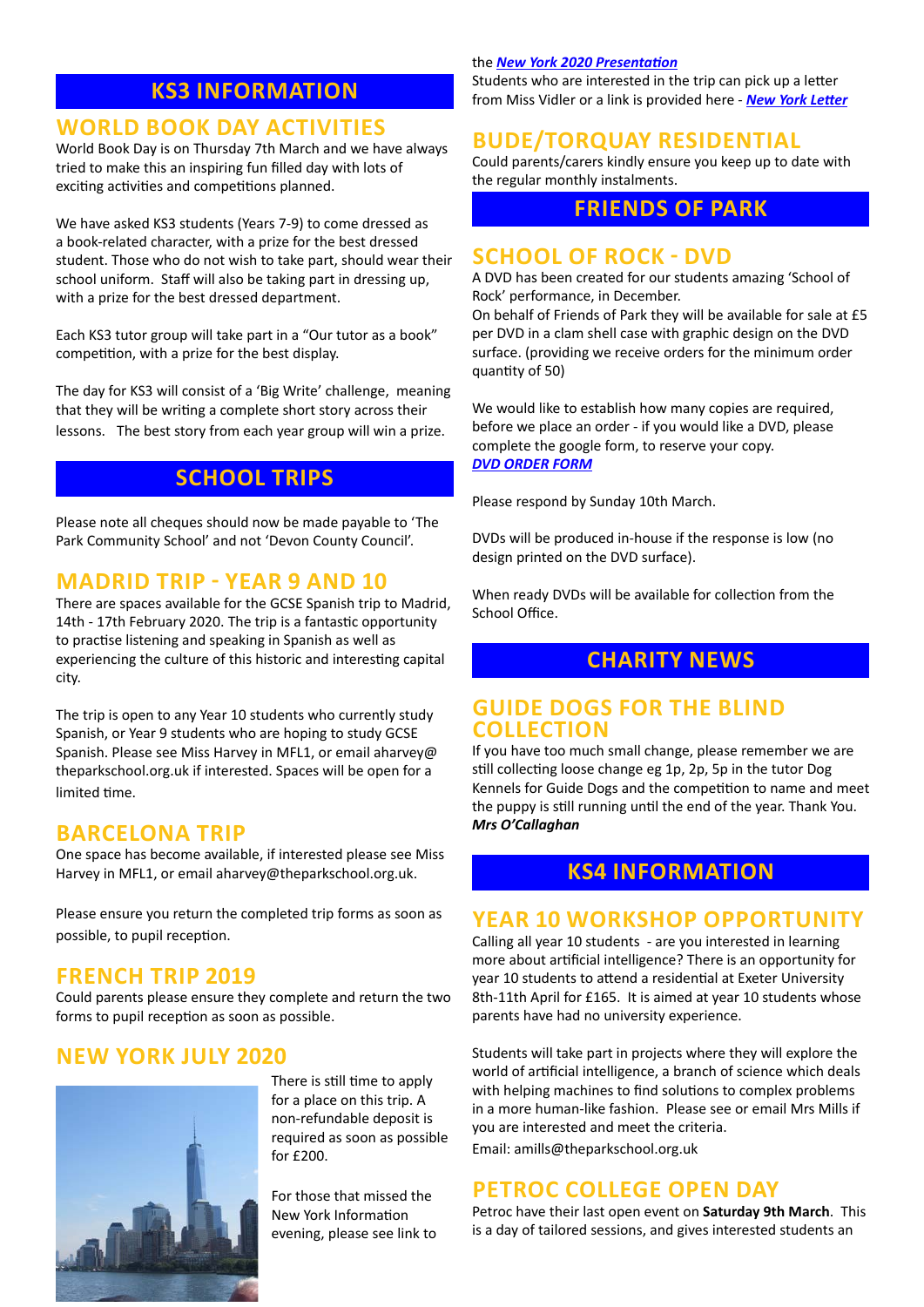opportunity to explore one subject in depth, by means of a talk or a demonstration – a bit like a Taster Day.

interview in the next few weeks, please email their name to Mrs Thomas (sthomas@theparkschool.org.uk).

It's a great opportunity for students who have not yet applied, or those that have applied but changed their mind/want a second look at the subject to be sure. Also good for A-level applications who may be thinking about swapping a subject. We also welcome Year 10 to come along to start looking at options for Taster Day/options next year.

Register online at www.petroc.ac.uk/events Click here to view the *[Petroc Open Day Flyer](http://www.theparkschool.org.uk/sites/default/files/March%20Open%20Day_Secondary%20School%20Newsletter.pdf)* Click here to view the *[Petroc Open Day Session Flyer](http://www.theparkschool.org.uk/sites/default/files/March_Open%20Day_Timetable_V6.pdf)*

#### **YEAR 11 REVISION SESSION TIMETABLE**

Please see link to the current *[Year 11 Revision Session](https://docs.google.com/document/d/1dNMh7-L1kyihGF64pufxK6rpksF0LmhP7VMcilHf7oM/edit?usp=sharing)  [Timetable](https://docs.google.com/document/d/1dNMh7-L1kyihGF64pufxK6rpksF0LmhP7VMcilHf7oM/edit?usp=sharing)*. This timetable has started, any

future amendments will be uploaded on our website under the "Events" menu. It would be great if parents/carers could encourage their sons/daughters in Year 11 to attend these revision sessions.

#### **YEAR 11 WELLBEING/MINDFULNESS CLUB**

Mrs Scott and Miss Barton will be running a well-being lunch group every Friday in room MFL3. Students can bring packed lunch or sandwiches.

# **CAREERS ADVICE**

## **YEAR 9 AND 10 NHS CAREERS**

There are still two places available for the visit to the hospital on Friday 8th March. This is now open to Year 9 as well. Please can students collect a letter from Pupil Reception on Monday 4th March to be returned on Tuesday 5th March.

# **CAREER PILOT**

#### *[www.careerpilot.org.uk](http://www.careerpilot.org.uk)*

Career Pilot is an impartial website that will help parents/ carers and students to explore further study and work options. There is helpful information when choosing options at 14 such as GCSE choices, exploring job sectors, identifying skills and creating a profile. All Year 9 students have used this website as part of the careers module leading up to their option choices.

Year 11 students have used this website to look at their options at 16, subjects and the jobs they may lead to. Information about Higher Education is helping students make choices between BTECs, A levels or Apprenticeship routes.

A Parent Zone section exists on the website to answer parents' questions about the choices available at 14, 16 and 18. Careerpilot has been developed by the University of Bath and is free to use.

*[www.parentzone.careerpilot.org.uk/parent](http://www.parentzone.careerpilot.org.uk/parent)*

## **CAREERS INTERVIEWS**

Year 10 Careers Interviews with Natalie from Careers South West start on Wednesday 13th February. If any parent/ carer feels their child in Year 10 would benefit from a careers

## **SPORT UPDATES**

#### **PE KIT SPONSORSHIP REQUESTS**

As our various teams have reached so many finals some kits are starting to show wear and tear. As such, our sports teams would appreciate updated kits. We will be contacting local businesses shortly to sponsor a team kit so that our students can look smart and so feel good at every sporting event. We are looking for sponsorship for the Netball, Football and Rugby for each year group.

If you would like to receive further information about sponsoring a kit, please email jgreenaway@theparkschool.org. uk, or Tel: 01271 373131 and leave a message for P.E. Teacher Mr Greenaway, to return your call.